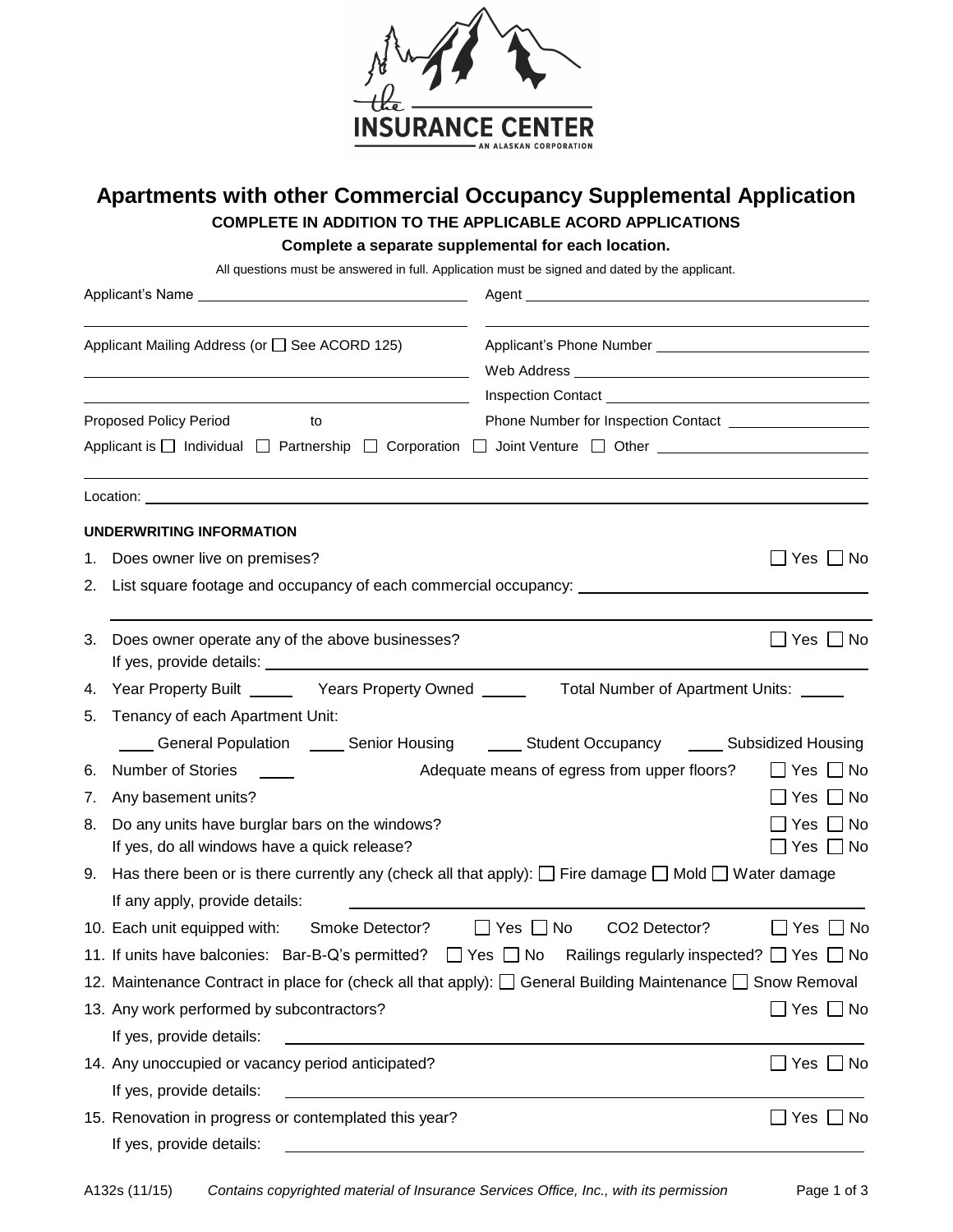## **PLEASE READ BELOW AND COMPLETE SIGNATURE BLOCK ON LAST PAGE**

I have reviewed this application for accuracy before signing it. As a condition precedent to coverage, I hereby state that the information contained herein is true, accurate and complete and that no material facts have been omitted, misrepresented or misstated. I know of no other claims or lawsuits against the applicant and I know of no other events, incidents or occurrences which might reasonably lead to a claim or lawsuit against the applicant. I understand that this is an application for insurance only and that completion and submission of this application does not bind coverage with any insurer.

**IMPORTANT NOTICE:** As part of our underwriting procedure, a routine inquiry may be made to obtain applicable information concerning character, general reputation, personal characteristics, and mode of living. Upon written request, additional information as to the nature and scope of the report, if one is made, will be provided.

## **FRAUD STATEMENT FOR THE STATE(S) OF:**

**Alabama, Alaska, Arizona, Arkansas, California, Connecticut, Delaware, District of Columbia, Georgia, Idaho, Illinois, Indiana**, **Iowa, Louisiana**, **Massachusetts**, **Michigan**, **Minnesota, Mississippi**, **Missouri**, **Montana**, **Nebraska**, **Nevada, New Hampshire**, **North Carolina**, **North Dakota**, **Rhode Island, South Carolina**, **South Dakota**, **Texas**, **Utah**, **Vermont**, **West Virginia**, **Wisconsin**, **Wyoming**: Any person who knowingly presents a false or fraudulent claim for payment of a loss or benefit or knowingly presents false information in an application for insurance is guilty of a crime and may be subject to fines and confinement in prison.

**Colorado:** It is unlawful to knowingly provide false, incomplete, or misleading facts or information to an insurance company for the purpose of defrauding or attempting to defraud the company. Penalties may include imprisonment, fines, denial of insurance, and civil damages. Any insurance company or agent of an insurance company who knowingly provides false, incomplete, or misleading facts or information to a policyholder or claimant for the purpose of defrauding or attempting to defraud the policyholder or claimant with regard to a settlement or award payable from insurance proceeds shall be reported to the Colorado Division of Insurance within the Department of Regulatory Agencies.

**Florida:** Any person who knowingly and with intent to injure, defraud or deceive any insurer files a statement of claim or an application containing any false, incomplete, or misleading information is guilty of a felony of the third degree.

**Hawaii:** Intentionally or knowingly misrepresenting or concealing a material fact, opinion or intention to obtain coverage, benefits, recovery or compensation when presenting an application for the issuance or renewal of an insurance policy or when presenting a claim for the payment of a loss is a criminal offense punishable by fines or imprisonment, or both.

**Kansas:** Any person who commits a fraudulent insurance act is guilty of a crime and may be subject to restitution, fines and confinement in prison. A fraudulent insurance act means an act committed by any person who, knowingly and with intent to defraud, presents, causes to be presented or prepares with knowledge or belief that it will be presented to or by an insurer, purported insurer or insurance agent or broker, any written, electronic, electronic impulse, facsimile, magnetic, oral or telephonic communication or statement as part of, or in support of, an application for insurance, or the rating of an insurance policy, or a claim for payment or other benefit under an insurance policy, which such person knows to contain materially false information concerning any material fact thereto; or conceals, for the purpose of misleading, information concerning any fact material thereto.

**Kentucky, Ohio, Pennsylvania:** Any person who knowingly and with intent to defraud any insurance company or other person files an application for insurance containing any materially false information or conceals, for the purpose of misleading, information concerning any fact material thereto commits a fraudulent insurance act, which is a crime.

**Maine, Tennessee, Virginia, Washington:** It is a crime to knowingly provide false, incomplete or misleading information to an insurance company for the purpose of defrauding the company. Penalties may include imprisonment, fines, or a denial of insurance benefits.

**Maryland:** Any person who knowingly or willfully presents a false or fraudulent claim for payment of a loss or benefit or knowingly or willfully presents false information in an application for insurance is guilty of a crime and may be subject to fines and confinement in prison.

**New Jersey:** Any person who includes any false or misleading information on an application for an insurance policy is subject to criminal and civil penalties.

**New Mexico:** Any person who knowingly presents a false or fraudulent claim for payment of a loss or benefit or knowingly presents false information in an application for insurance is guilty of a crime and may be subject to civil fines and criminal penalties.

**New York:** Any person who knowingly and with intent to defraud any insurance company or other person files an application for insurance or statement of claim containing any materially false information, or conceals for the purpose of misleading, information concerning any fact material thereto, commits a fraudulent insurance act, which is a crime, and shall also be subject to a civil penalty not to exceed five thousand dollars and the stated value of the claim for each such violation.